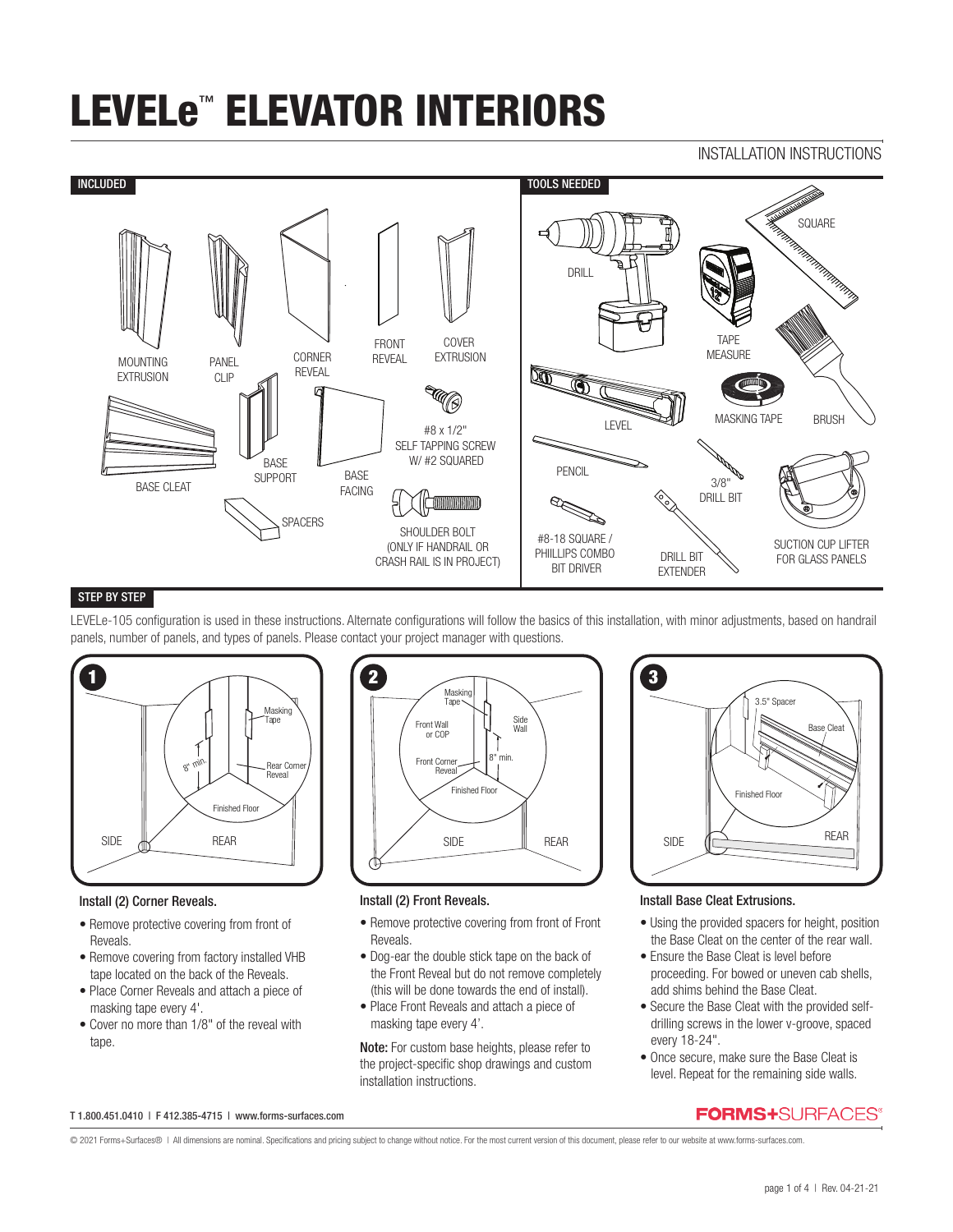# INSTALLATION INSTRUCTIONS



#### Install Base Supports.

- Dry fit the Base Facing. Center Base Facing along back wall and hang from clip on Base Extrusion. Mark the locations of both ends along the wall.
- Install the left- and right-most Base Supports approximately 1/4" from your markings and every 18 - 24" in between. Use 1/2" spacer as a guide. Do not hinder airflow.

Note: Elevator floor might be uneven. Ensure Base Supports are flush with the bottom of the Base Cleat.



Install (1) Mounting Extrusion on rear wall.

- On the rear wall, align the Mounting Extrusion vertically with the endpoint marked in the previous step.
- Use the provided 1" spacer above the Base Support to set the Mounting Extrusion at the proper height. Be sure the Mounting Extrusion is square relative to the base.
- Attach using provided self-drilling screws. Space screws every 18-24".



Install First Panel.

- Remove debris from Mounting Extrusion and Base Cleat with a brush prior to installation.
- The first panel will engage into the vertical Mounting Extrusion and Base Cleat. It is important that lower panels are installed straight and level, and engage fully with the Mounting Extrusion.
- The panel must engage with the top cleat of the Base Cleat.



## Attach side Panel Clips.

- Attach the Panel Clips as shown, using the provided self-drilling screws.
- (1) Panel Clip should be installed every 18-24" for proper alignment.



#### Attach top Panel Clips.

- Attach the Panel Clips as shown, using the provided self-drilling screws.
- (1) Panel Clip should be installed every 18-24" for proper alignment.



### Install next Panel in sequence.

- Using the installation sequence document provided with your elevator interiors, install panels in the order indicated by using the method described in steps 6-8.
- At any point where two panels meet, Panel Clips should cross over both panels, as seen above, to ensure ideal panel alignment.

#### T 1.800.451.0410 | F 412.385-4715 | www.forms-surfaces.com

© 2021 Forms+Surfaces® | All dimensions are nominal. Specifications and pricing subject to change without notice. For the most current version of this document, please refer to our website at www.forms-surfaces.com.

**FORMS+SURFACES®**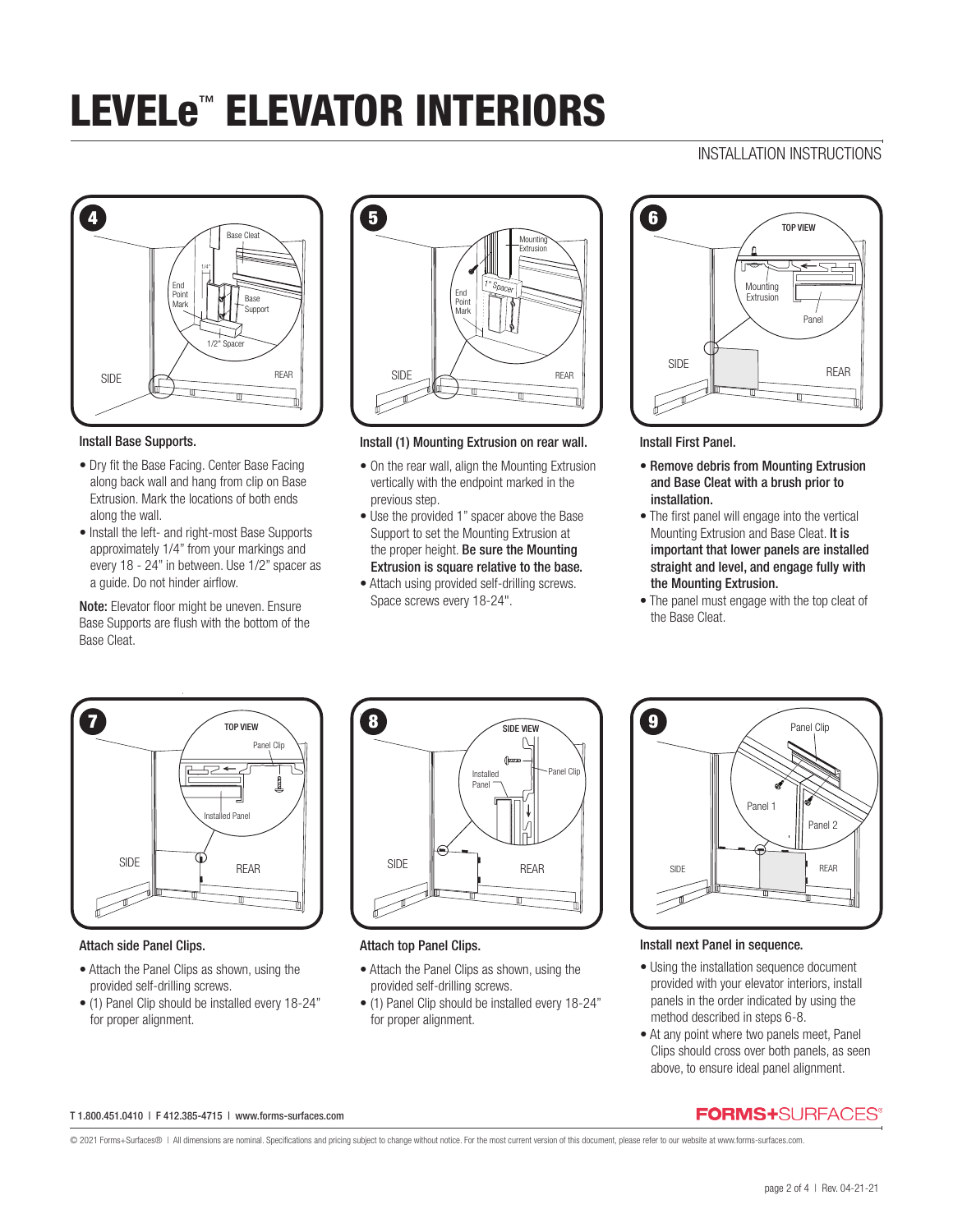# INSTALLATION INSTRUCTIONS



#### Repeat steps 6-9 as required.

- No side Panel Clips are installed for last panel of the row.
- Panels must engage fully with Mounting Extrusion and Panel Clips. Debris will prevent the panel from engaging fully.



### Install Handrail Panel (if applicable).

- Configurations with a handrail panel come with handrails factory installed on a single panel.
- For configurations with handrails not mounted to panels, Step 20 details this installation.



### Install top Panel Clips.

- Attach the clips as shown, using the provided self-drilling screws.
- One Panel Clip should be installed every 18- 24" for proper alignment.



Continue to Install Panels in sequence.

- Remove debris from Mounting Extrusion and top Panel Clips with a brush prior to installation.
- Rest the first upper panel on the top Panel Clips above the handrail panel and engage the side of the panel with the Mounting Extrusion. Refer to step 6 for details.



#### Install side and top Panel Clips.

- Attach the clips as shown, using the provided self-drilling screws. See steps 7-9 for details.
- (1) Panel Clip should be installed every 18-24" for proper alignment.



### Repeat steps 13-14 as required.

• No side Panel Clips are installed for last panel in row.

#### T 1.800.451.0410 | F 412.385-4715 | www.forms-surfaces.com

## **FORMS+**SURFACES®

© 2021 Forms+Surfaces® | All dimensions are nominal. Specifications and pricing subject to change without notice. For the most current version of this document, please refer to our website at www.forms-surfaces.com.